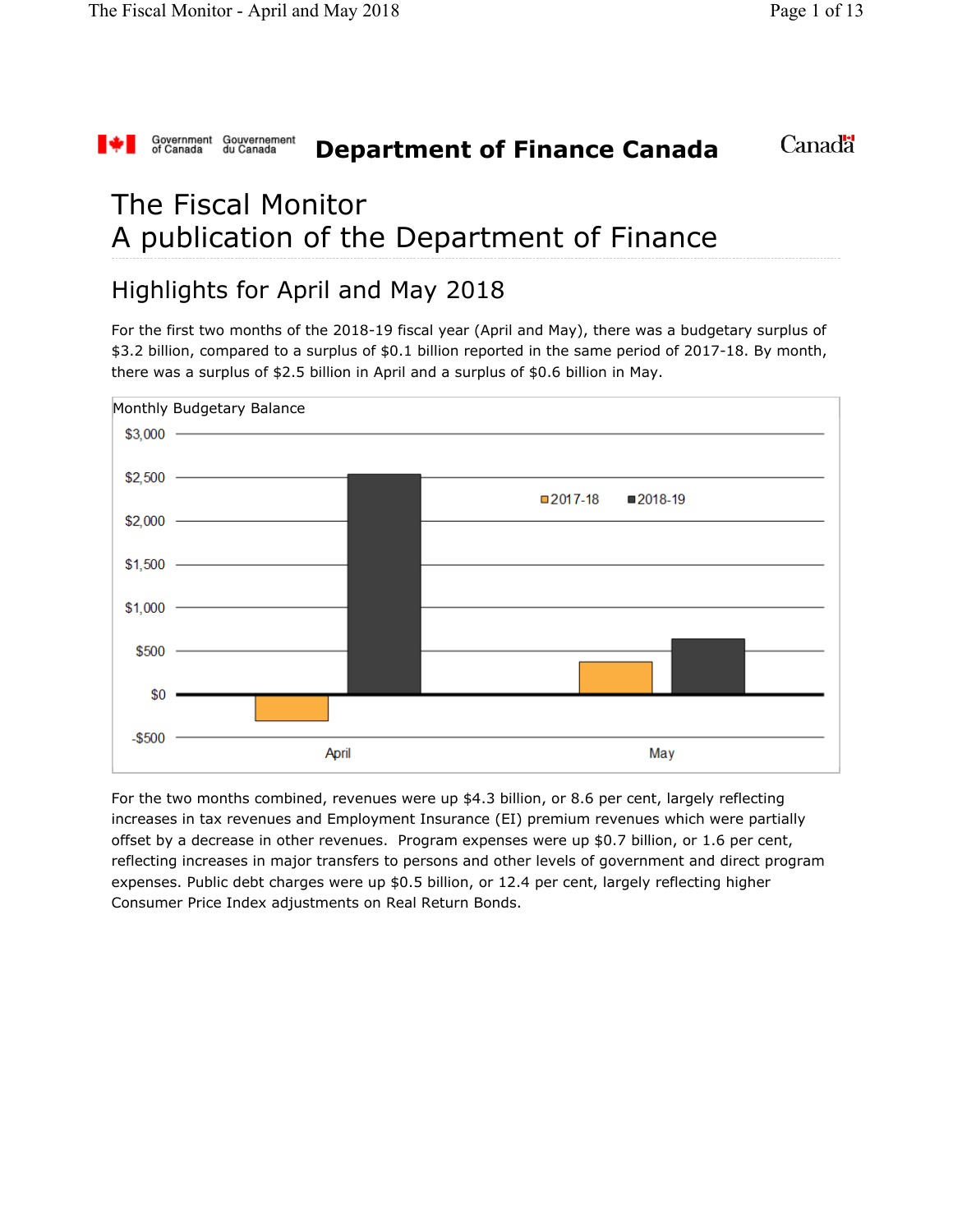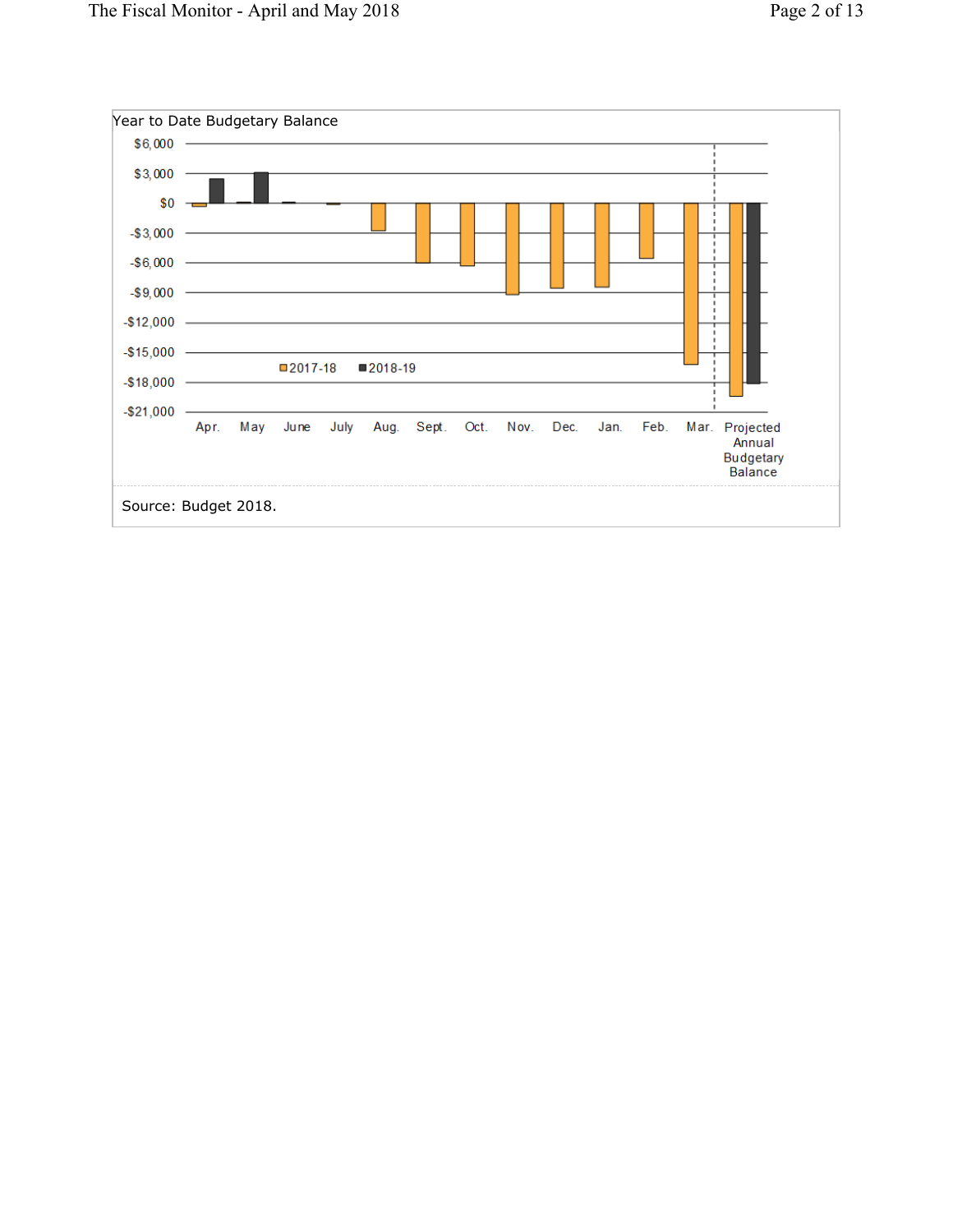| Table 1                                                   |        |              |        |        |                      |             |  |
|-----------------------------------------------------------|--------|--------------|--------|--------|----------------------|-------------|--|
| <b>Summary statement of transactions</b><br>(\$ millions) |        |              |        |        |                      |             |  |
|                                                           |        | <b>April</b> |        | May    |                      | April - May |  |
|                                                           | 2017   | 2018         | 2017   |        | 2018 2017-18 2018-19 |             |  |
| <b>Budgetary transactions</b>                             |        |              |        |        |                      |             |  |
| Revenues                                                  | 25,156 | 28,925       | 25,138 | 25,717 | 50,294               | 54,642      |  |

| Revenues                               | 25,156    | 28,925    | 25,138    | 25,717    | 50,294    | 54,642    |
|----------------------------------------|-----------|-----------|-----------|-----------|-----------|-----------|
| Expenses                               |           |           |           |           |           |           |
| Program expenses                       | $-23,445$ | $-24,070$ | $-22,699$ | $-22,809$ | $-46,144$ | $-46,879$ |
| Public debt charges                    | $-2,020$  | $-2,320$  | $-2,062$  | $-2,267$  | $-4,082$  | $-4,587$  |
|                                        |           |           |           |           |           |           |
| Budgetary balance<br>(deficit/surplus) | $-309$    | 2,535     | 377       | 641       | 68        | 3,176     |
| <b>Non-budgetary transactions</b>      | $-13,601$ | $-4,090$  | $-590$    | 1,153     | $-14,191$ | $-2,937$  |
|                                        |           |           |           |           |           |           |
| <b>Financial source/requirement</b>    | $-13,910$ | $-1,555$  | $-213$    | 1,794     | $-14,123$ | 239       |
| Net change in financing<br>activities  | 14,428    | 9,472     | 8,396     | 3,651     | 22,824    | 13,123    |
|                                        |           |           |           |           |           |           |
| Net change in cash balances            | 518       | 7,917     | 8,183     | 5,445     | 8,701     | 13,362    |
| Cash balance at end of period          |           |           |           |           | 45,602    | 51,038    |
|                                        |           |           |           |           |           |           |

Notes: Positive numbers indicate net source of funds. Negative numbers indicate net requirement for funds.

#### Revenues

For the April to May period of 2018-19, revenues increased by \$4.3 billion, or 8.6 per cent, to \$54.6 billion.

- Tax revenues increased by \$4.2 billion, or 10.2 per cent, driven largely by growth in personal and corporate income tax revenues and Goods and Services Tax revenues.
- EI premium revenues were up \$0.2 billion, or 5.1 per cent.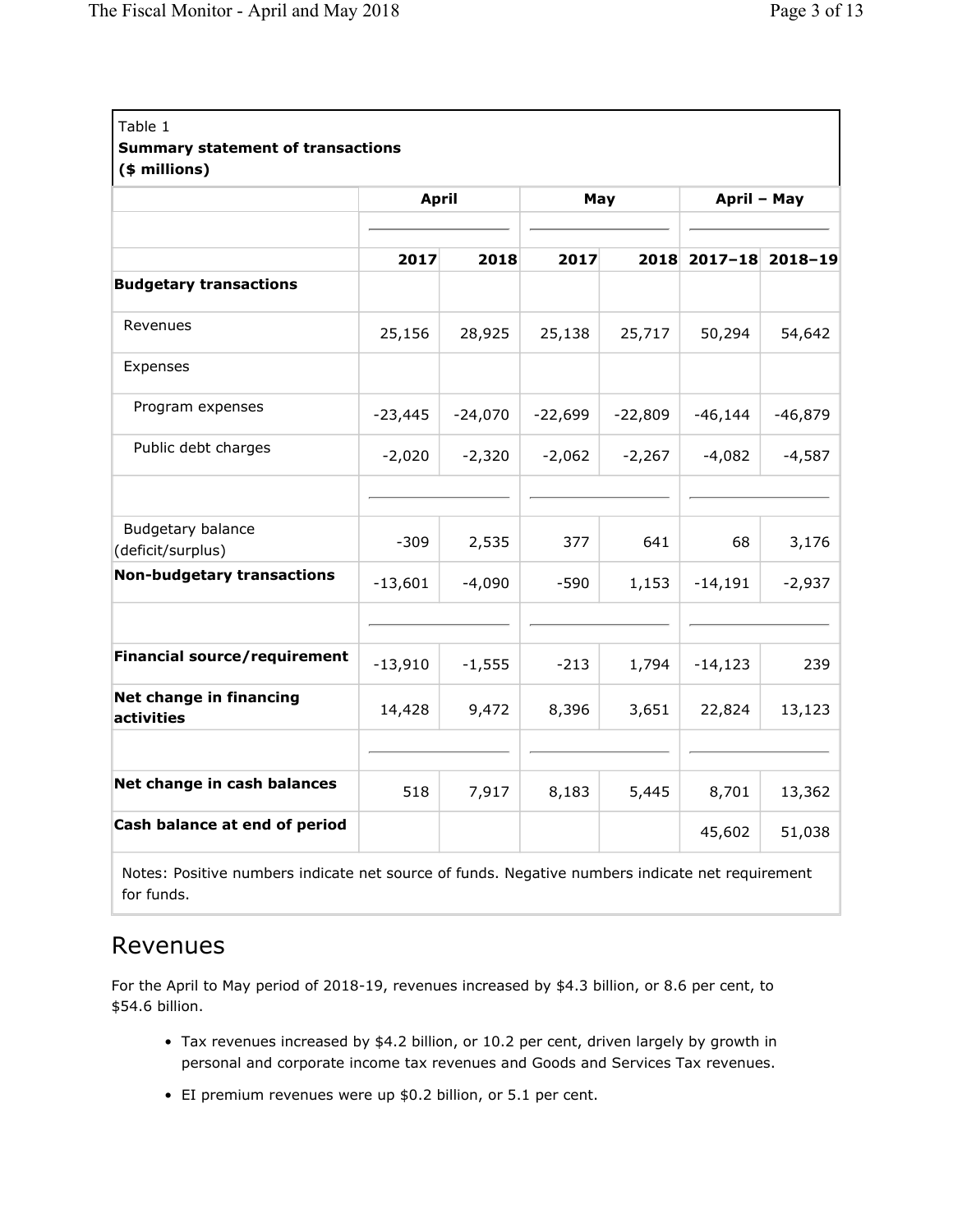• Other revenues, consisting of net profits from enterprise Crown corporations, revenues of consolidated Crown corporations, revenues from sales of goods and services, returns on investments, net foreign exchange revenues and miscellaneous revenues, were down \$0.1 billion, or 1.5 per cent.

| <b>April</b> |        | May    |        | April - May   |        |                |
|--------------|--------|--------|--------|---------------|--------|----------------|
| 2017         | 2018   | 2017   | 2018   | 2017          |        | 2018 Change    |
|              |        |        |        |               |        | (%)            |
|              |        |        |        |               |        |                |
|              |        |        |        |               |        |                |
| 12,698       | 14,526 | 10,780 | 10,784 | 23,478        | 25,310 | 7.8            |
| 3,016        | 4,720  | 4,165  | 3,669  | 7,181         | 8,389  | 16.8           |
| 601          | 682    | 512    | 731    | 1,113         | 1,413  | 27.0           |
|              |        |        |        |               |        |                |
| 16,315       | 19,928 | 15,457 | 15,184 | 31,772        | 35,112 | 10.5           |
|              |        |        |        |               |        |                |
| 3,130        | 3,115  | 3,422  | 4,254  | 6,552         | 7,369  | 12.5           |
| 392          | 423    | 475    | 457    | 867           | 880    | 1.5            |
| 422          | 414    | 459    | 445    | 881           | 859    | $-2.5$         |
| 402          | 414    | 528    | 567    | 930           | 981    | 5.5            |
|              |        |        |        |               |        |                |
| 4,346        | 4,366  | 4,884  | 5,723  | 9,230         | 10,089 | 9.3            |
|              |        |        |        |               |        |                |
| 20,661       | 24,294 | 20,341 | 20,907 | 41,002        | 45,201 | 10.2           |
| 2,240        | 2,358  | 2,109  | 2,214  | 4,349         | 4,572  | 5.1            |
| 2,255        | 2,273  | 2,688  | 2,596  | 4,943         | 4,869  | $-1.5$         |
|              |        |        |        | (\$ millions) |        | $-19$<br>$-18$ |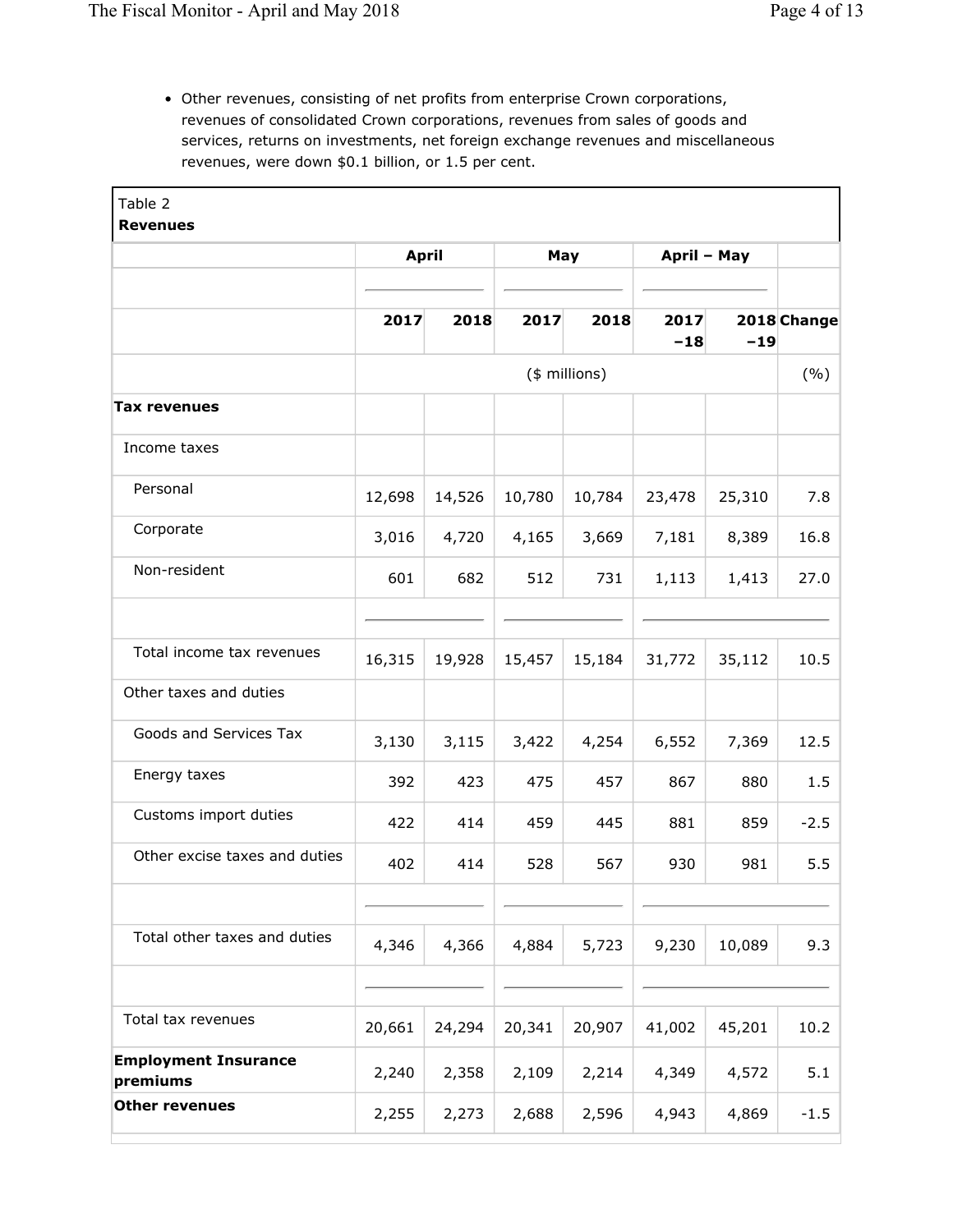| Total revenues                            |  |  |  |  | 25,156   28,925   25,138   25,717   50,294 | 54,642 | 8.6 |  |  |
|-------------------------------------------|--|--|--|--|--------------------------------------------|--------|-----|--|--|
| Note: Totals may not add due to rounding. |  |  |  |  |                                            |        |     |  |  |

#### Expenses

For the April to May period of 2018-19, program expenses were \$46.9 billion, up \$0.7 billion, or 1.6 per cent, from the same period the previous year.

- Major transfers to persons, consisting of elderly benefits, EI benefits and children's benefits, were up \$0.1 billion or 0.7 per cent. Elderly benefits increased by \$0.4 billion, or 5.1 per cent, reflecting growth in the elderly population and changes in consumer prices, to which benefits are fully indexed. EI benefits decreased by \$0.5 billion, or 13.2 per cent. Children's benefits were up \$0.2 billion, or 4.2 per cent.
- Major transfers to other levels of government were up \$0.4 billion, or 3.7 per cent, largely reflecting legislated growth in the Canada Health Transfer, the Canada Social Transfer, Equalization transfers and transfers to the territories.
- Direct program expenses were up \$0.2 billion, or 1.0 per cent. Within direct program expenses:
	- Transfer payments decreased by \$0.3 billion, or 4.6 per cent.
	- Operating expenses of the Government's departments, agencies and consolidated Crown corporations and other entities increased by \$0.5 billion, or 3.6 per cent.

Public debt charges increased by \$0.5 billion, or 12.4 per cent, largely reflecting higher Consumer Price Index adjustments on Real Return Bonds.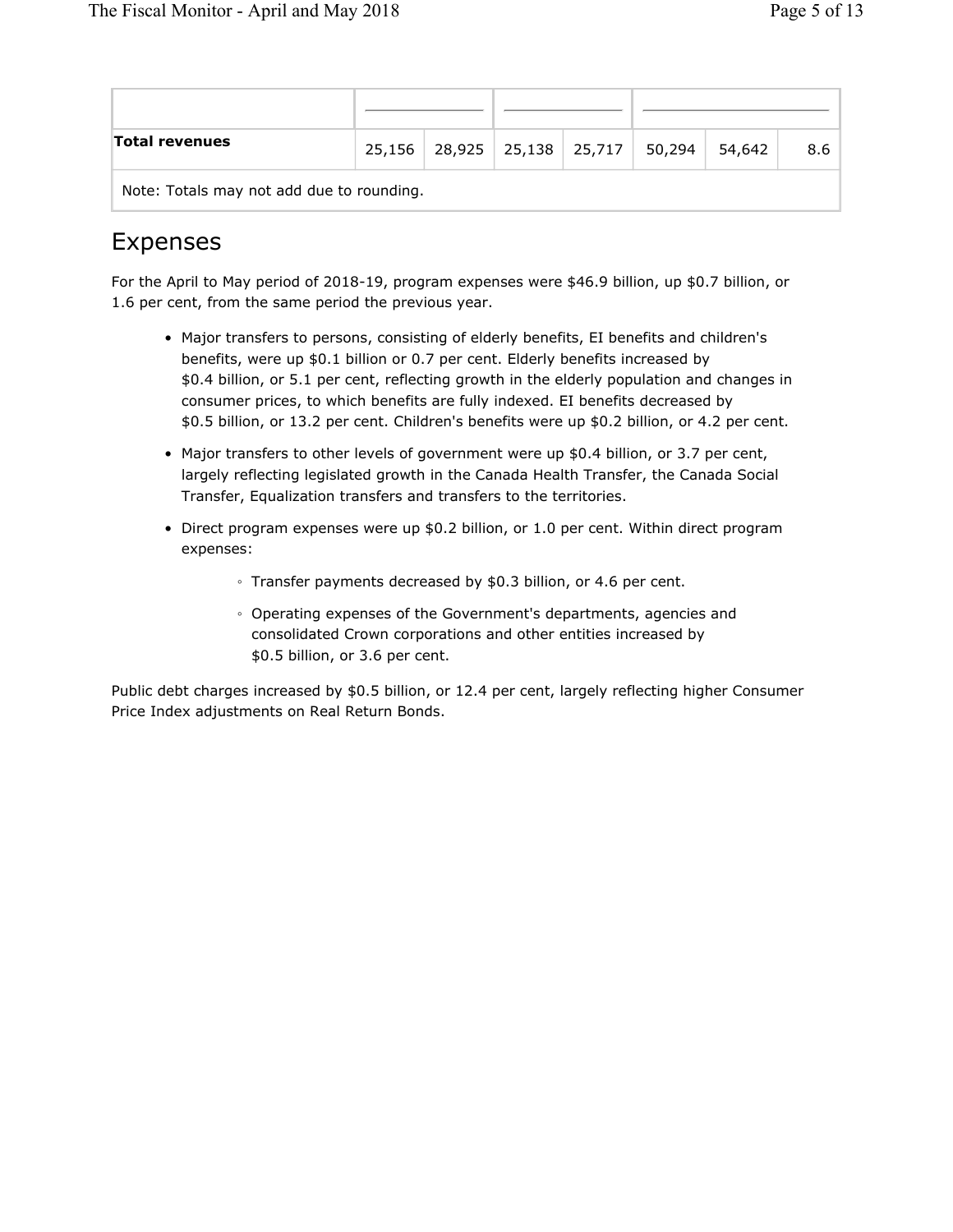|                                                            | <b>April</b> |        | May           |        | April - May     |        |         |
|------------------------------------------------------------|--------------|--------|---------------|--------|-----------------|--------|---------|
|                                                            |              |        |               |        |                 |        |         |
|                                                            | 2017         | 2018   | 2017          | 2018   | 2017-18 2018-19 |        | Change  |
|                                                            |              |        | (\$ millions) |        |                 |        | (%)     |
| <b>Major transfers to</b><br>persons                       |              |        |               |        |                 |        |         |
| Elderly benefits                                           | 4,078        | 4,281  | 4,166         | 4,382  | 8,244           | 8,663  | 5.1     |
| <b>Employment Insurance</b><br>benefits                    | 2,086        | 1,923  | 1,509         | 1,196  | 3,595           | 3,119  | $-13.2$ |
| Children's benefits                                        | 1,946        | 2,020  | 1,967         | 2,057  | 3,913           | 4,077  | 4.2     |
|                                                            |              |        |               |        |                 |        |         |
| Total                                                      | 8,110        | 8,224  | 7,642         | 7,635  | 15,752          | 15,859 | 0.7     |
| <b>Major transfers to</b><br>other levels of<br>government |              |        |               |        |                 |        |         |
| Canada Health<br>Transfer                                  | 3,096        | 3,216  | 3,096         | 3,215  | 6,192           | 6,431  | 3.9     |
| Canada Social<br>Transfer                                  | 1,145        | 1,180  | 1,146         | 1,180  | 2,291           | 2,360  | 3.0     |
| Equalization                                               | 1,522        | 1,580  | 1,521         | 1,580  | 3,043           | 3,160  | 3.8     |
| <b>Territorial Formula</b><br>Financing                    | 589          | 605    | 589           | 606    | 1,178           | 1,211  | 2.8     |
| Gas Tax Fund                                               | 0            | 0      | $\mathbf 0$   | 0      | $\mathbf 0$     | 0      | n/a     |
| Home care and mental<br>health                             | $\pmb{0}$    | 17     | 0             | 0      | $\pmb{0}$       | 17     | n/a     |
| Other Fiscal<br>Arrangements <sup>1</sup>                  | $-396$       | $-416$ | $-397$        | $-416$ | $-793$          | $-832$ | 4.9     |
|                                                            |              |        |               |        |                 |        |         |
| Total                                                      | 5,956        | 6,182  | 5,955         | 6,165  | 11,911          | 12,347 | 3.7     |
| Direct program<br>expenses                                 |              |        |               |        |                 |        |         |
| Transfer payments                                          | 3,267        | 3,452  | 2,400         | 1,952  | 5,667           | 5,404  | $-4.6$  |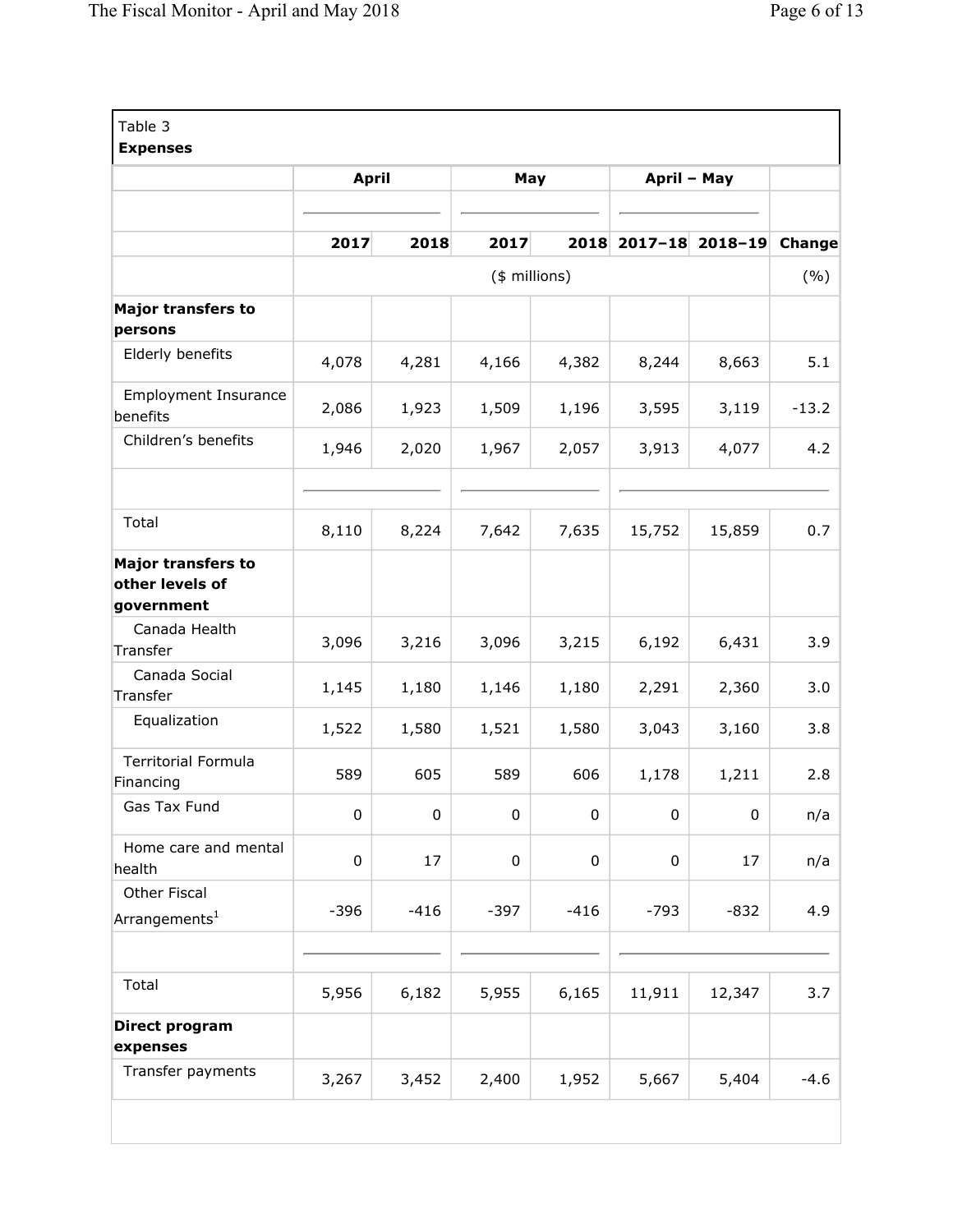| Other direct program<br>expenses | 6,112  | 6,212  | 6,702  | 7,057  | 12,814 | 13,269 | 3.6  |  |
|----------------------------------|--------|--------|--------|--------|--------|--------|------|--|
|                                  |        |        |        |        |        |        |      |  |
| Total direct program<br>expenses | 9,379  | 9,664  | 9,102  | 9,009  | 18,481 | 18,673 | 1.0  |  |
|                                  |        |        |        |        |        |        |      |  |
| <b>Total program</b><br>expenses | 23,445 | 24,070 | 22,699 | 22,809 | 46,144 | 46,879 | 1.6  |  |
| <b>Public debt charges</b>       | 2,020  | 2,320  | 2,062  | 2,267  | 4,082  | 4,587  | 12.4 |  |
|                                  |        |        |        |        |        |        |      |  |
| <b>Total expenses</b>            | 25,465 | 26,390 | 24,761 | 25,076 | 50,226 | 51,466 | 2.5  |  |

Note: Totals may not add due to rounding.

 $1$  Other fiscal arrangements include the Youth Allowances Recovery and Alternative Payments for Standing Programs, which represent a recovery from Quebec of a tax point transfer; statutory subsidies; payments under the 2005 Offshore Accords; and payments to provinces in respect of common securities regulation.

The following table presents total expenses by main object of expense.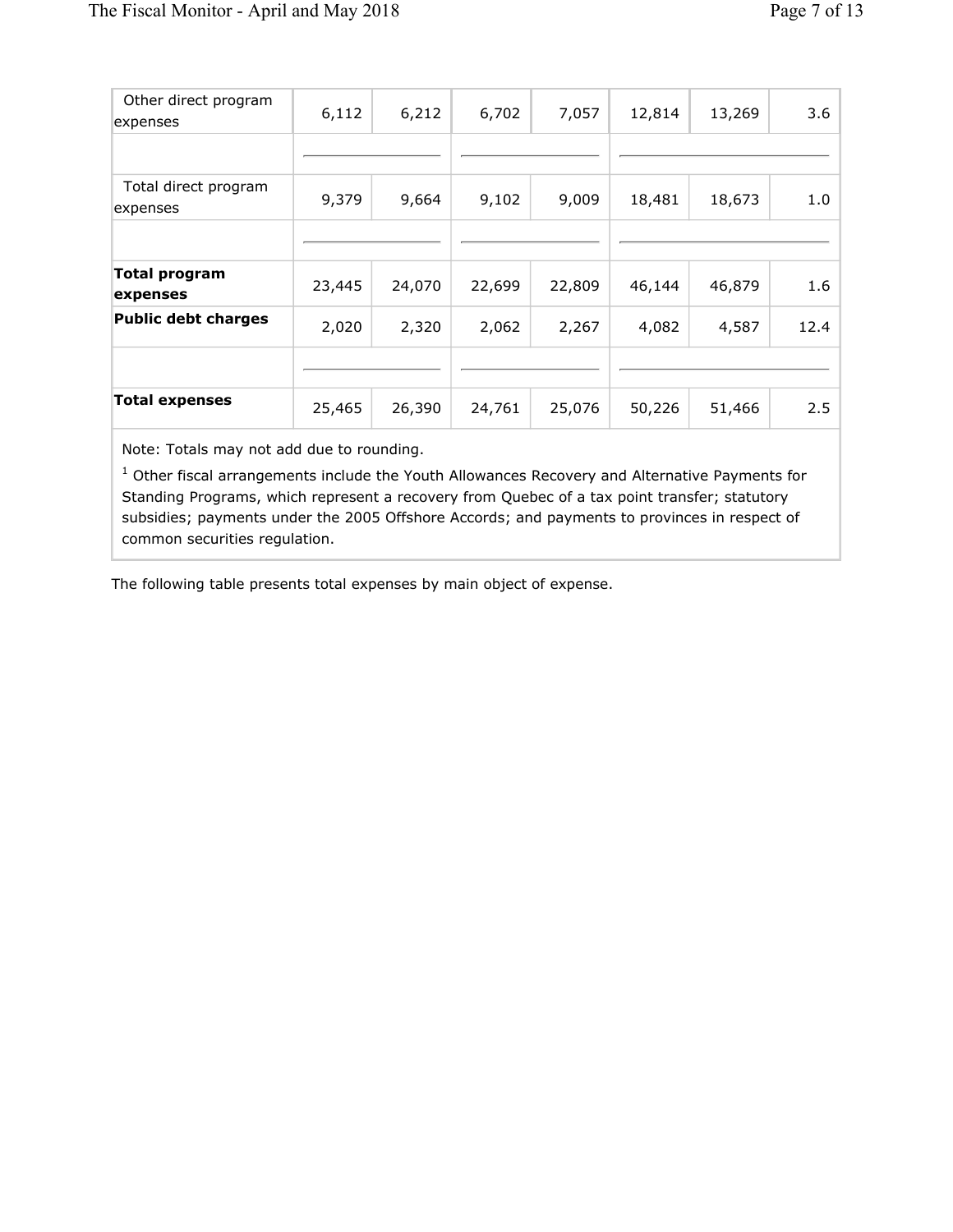|                                            | <b>April</b> |        |        |               |                    |        |             |
|--------------------------------------------|--------------|--------|--------|---------------|--------------------|--------|-------------|
|                                            |              |        | May    |               | <b>April - May</b> |        |             |
|                                            | 2017         | 2018   | 2017   | 2018          | 2017-<br>18        | 19     | 2018-Change |
|                                            |              |        |        | (\$ millions) |                    |        | (%)         |
| Transfer payments                          | 17,333       | 17,858 | 15,997 | 15,752        | 33,330             | 33,610 | 0.8         |
| Other expenses                             |              |        |        |               |                    |        |             |
| Personnel                                  | 3,639        | 3,917  | 3,969  | 4,366         | 7,608              | 8,283  | 8.9         |
| Transportation and<br>communications       | 60           | 66     | 194    | 223           | 254                | 289    | 13.8        |
| Information                                | 3            | 5      | 13     | 20            | 16                 | 25     | 56.3        |
| Professional and special services          | 311          | 228    | 539    | 635           | 850                | 863    | 1.5         |
| Rentals                                    | 351          | 311    | 221    | 270           | 572                | 581    | 1.6         |
| Repair and maintenance                     | 56           | 59     | 130    | 121           | 186                | 180    | $-3.2$      |
| Utilities, materials and supplies          | 95           | 115    | 210    | 197           | 305                | 312    | 2.3         |
| Other subsidies and expenses               | 1,189        | 1,090  | 994    | 808           | 2,183              | 1,898  | $-13.1$     |
| Amortization of tangible capital<br>assets | 401          | 413    | 424    | 409           | 825                | 822    | $-0.4$      |
| Net loss on disposal of assets             | 7            | 8      | 8      | 8             | 15                 | 16     | 6.7         |
|                                            |              |        |        |               |                    |        |             |
| Total other expenses                       | 6,112        | 6,212  | 6,702  | 7,057         | 12,814             | 13,269 | 3.6         |
|                                            |              |        |        |               |                    |        |             |
| <b>Total program expenses</b>              | 23,445       | 24,070 | 22,699 | 22,809        | 46,144             | 46,879 | 1.6         |
| <b>Public debt charges</b>                 | 2,020        | 2,320  | 2,062  | 2,267         | 4,082              | 4,587  | 12.4        |
|                                            |              |        |        |               |                    |        |             |
| <b>Total expenses</b>                      | 25,465       | 26,390 | 24,761 | 25,076        | 50,226             | 51,466 | 2.5         |
| Note: Totals may not add due to rounding.  |              |        |        |               |                    |        |             |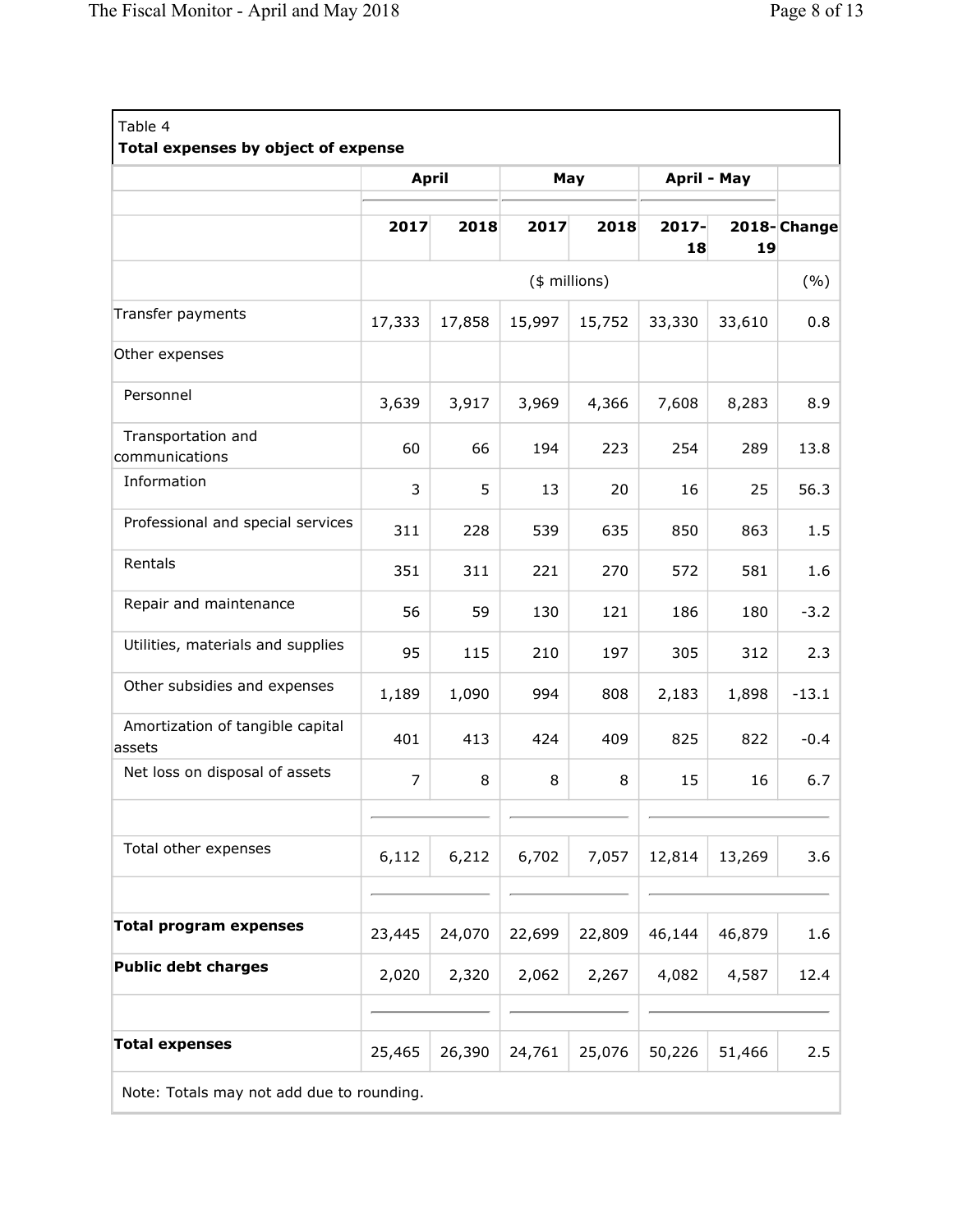

### Financial source of \$0.2 billion for April and May 2018

The budgetary balance is presented on an accrual basis of accounting, recording government revenues and expenses when they are earned or incurred, regardless of when the cash is received or paid. In contrast, the financial source/requirement measures the difference between cash coming in to the Government and cash going out. This measure is affected not only by changes in the budgetary balance but also by the cash source/requirement resulting from the Government's investing activities through its acquisition of capital assets and its loans, financial investments and advances, as well as from other activities, including payment of accounts payable and collection of accounts receivable, foreign exchange activities, and the amortization of its tangible capital assets. The difference between the budgetary balance and financial source/requirement is recorded in non-budgetary transactions.

With a budgetary surplus of \$3.2 billion and a requirement of \$2.9 billion from non-budgetary transactions, there was a financial source of \$0.2 billion for the April to May 2018 period, compared to a financial requirement of \$14.1 billion from the same period the previous year.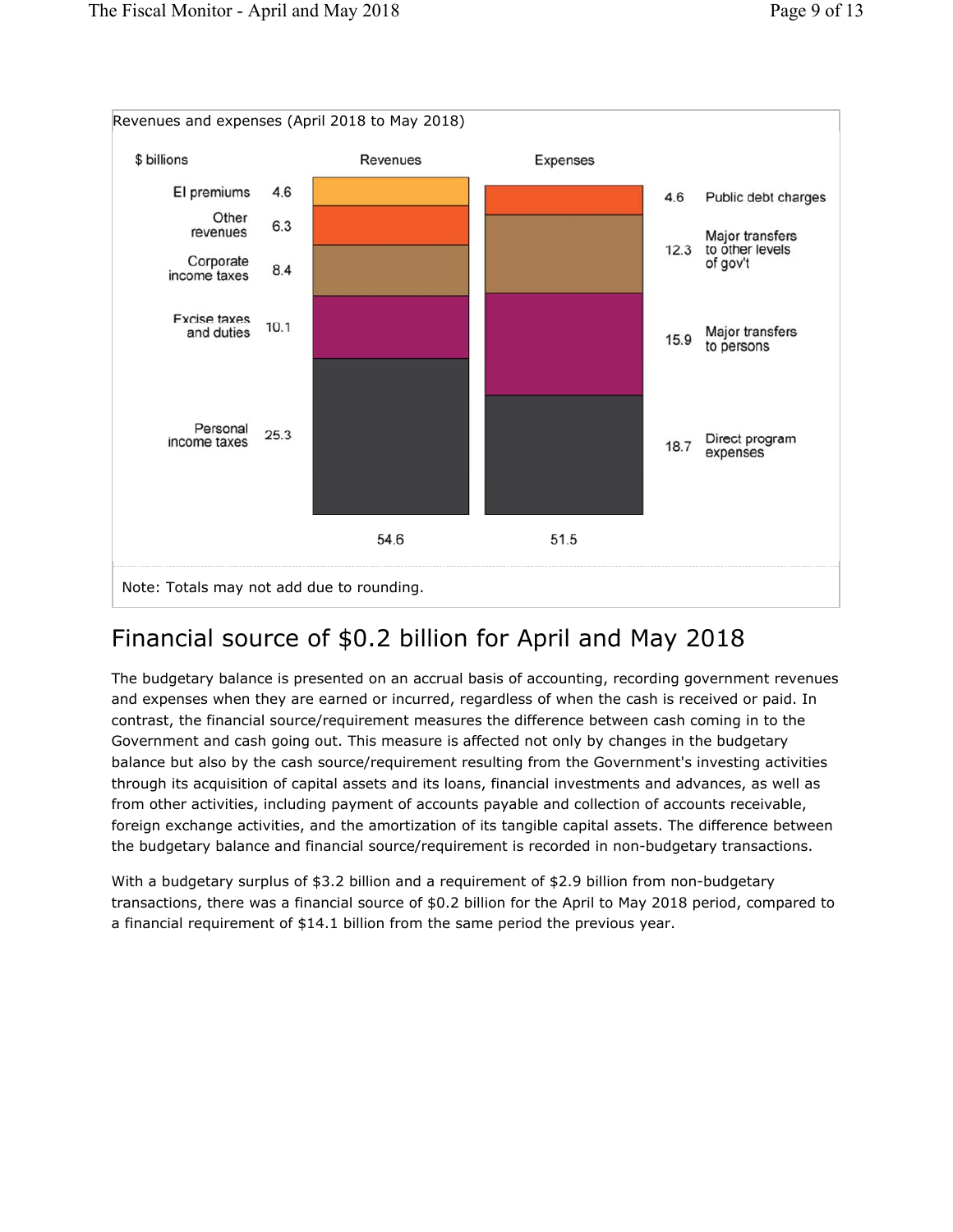|                                                                  | <b>April</b> |          | May    |          | April - May  |               |
|------------------------------------------------------------------|--------------|----------|--------|----------|--------------|---------------|
|                                                                  | 2017         | 2018     | 2017   |          | 2018 2017-18 | 2018<br>$-19$ |
| <b>Budgetary balance (deficit/surplus)</b>                       | $-309$       | 2,535    | 377    | 641      | 68           | 3,176         |
| <b>Non-budgetary transactions</b>                                |              |          |        |          |              |               |
| Accounts payable, accrued liabilities and<br>accounts receivable | $-7,094$     | $-5,233$ | $-796$ | 610      | $-7,890$     | $-4,623$      |
| Pensions, other future benefits, and other<br>liabilities        | $-299$       | 362      | 533    | 428      | 234          | 790           |
| Foreign exchange accounts                                        | $-5,271$     | 1,239    | 189    | 1,219    | $-5,082$     | 2,458         |
| Loans, investments and advances                                  | $-1,154$     | $-701$   | $-632$ | $-1,084$ | $-1,786$     | $-1,785$      |
| Non-financial assets                                             | 217          | 243      | 116    | $-20$    | 333          | 223           |
|                                                                  |              |          |        |          |              |               |
| Total non-budgetary transactions                                 | $-13,601$    | $-4,090$ | -590   | 1,153    | $-14,191$    | $-2,937$      |
|                                                                  |              |          |        |          |              |               |
| <b>Financial source/requirement</b>                              | $-13,910$    | $-1,555$ | $-213$ | 1,794    | $-14,123$    | 239           |

## Net financing activities up \$13.1 billion

The government used this financial source of \$0.2 billion and increased its unmatured debt by \$13.1 billion to increase its cash balances by \$13.4 billion. The increase in unmatured debt was achieved primarily through the issuance of marketable bonds and treasury bills.

The level of cash balances varies from month to month based on a number of factors including periodic large debt maturities, which can be quite volatile on a monthly basis. Cash balances at the end of May 2018 stood at \$51.0 billion, up \$5.4 billion from their level at the end of May 2017.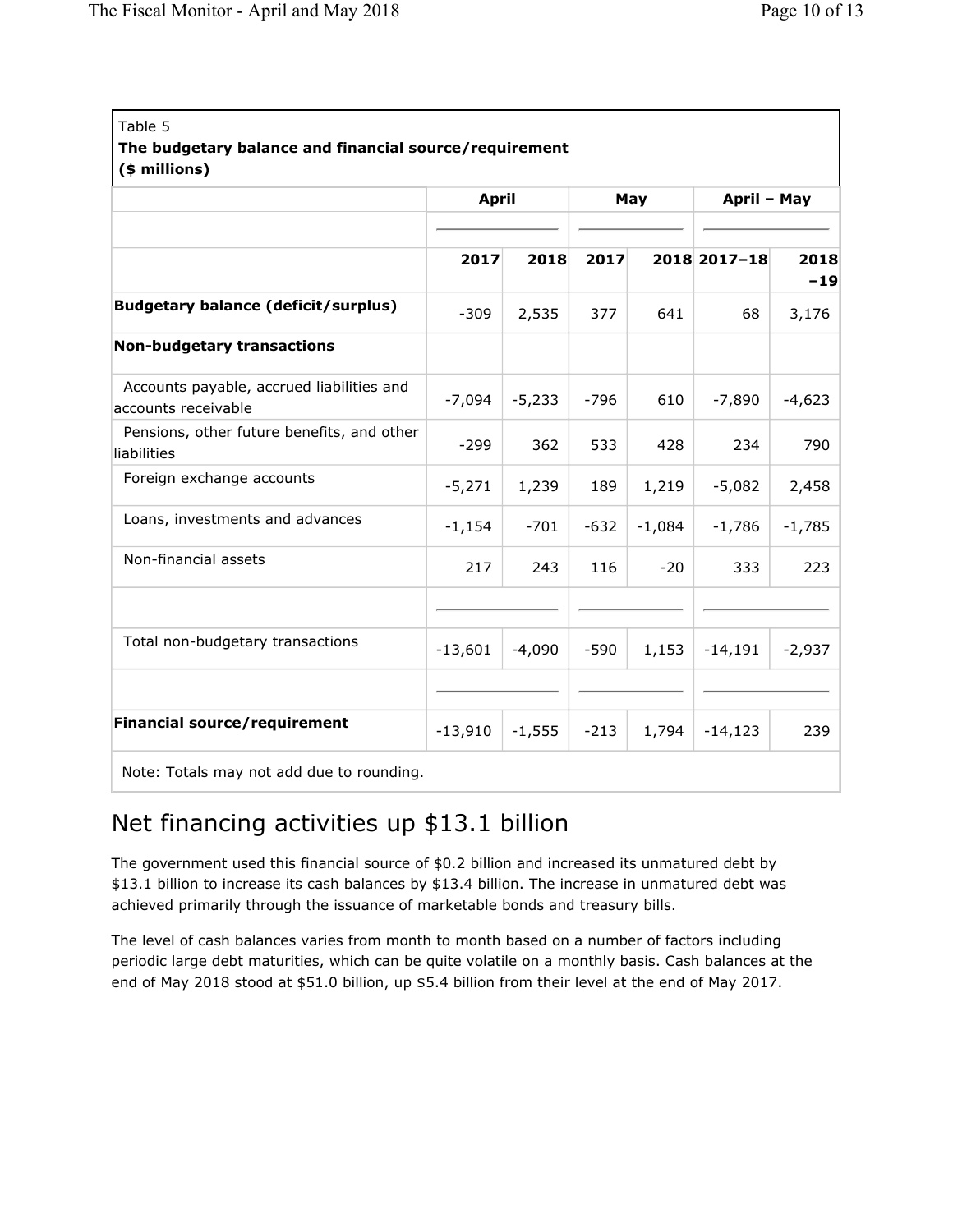| Table 6<br>Financial source/requirement and net financing activities<br>(\$ millions) |              |          |        |          |              |               |
|---------------------------------------------------------------------------------------|--------------|----------|--------|----------|--------------|---------------|
|                                                                                       | <b>April</b> |          | May    |          | April - May  |               |
|                                                                                       | 2017         | 2018     | 2017   |          | 2018 2017-18 | 2018<br>$-19$ |
| <b>Financial source/requirement</b>                                                   | $-13,910$    | $-1,555$ | $-213$ | 1,794    | $-14,123$    | 239           |
| Net increase (+)/decrease (-) in<br>financing activities                              |              |          |        |          |              |               |
| Unmatured debt transactions                                                           |              |          |        |          |              |               |
| Canadian currency borrowings                                                          |              |          |        |          |              |               |
| Marketable bonds                                                                      | 5,046        | 5,725    | 4,664  | $-3,775$ | 9,710        | 1,950         |
| Treasury bills                                                                        | 6,100        | 5,200    | 4,300  | 8,000    | 10,400       | 13,200        |
| Retail debt                                                                           | $-48$        | $-68$    | $-98$  | $-17$    | $-146$       | $-85$         |
|                                                                                       |              |          |        |          |              |               |
| Total                                                                                 | 11,098       | 10,857   | 8,866  | 4,208    | 19,964       | 15,065        |
| Foreign currency borrowings                                                           | 640          | $-159$   | 247    | $-24$    | 887          | $-183$        |
|                                                                                       |              |          |        |          |              |               |
| Total                                                                                 | 11,738       | 10,698   | 9,113  | 4,184    | 20,851       | 14,882        |
| Cross-currency swap revaluation                                                       | 2,790        | $-988$   | $-657$ | $-225$   | 2,133        | $-1,213$      |
| Unamortized discounts and premiums<br>on market debt                                  | $-61$        | $-198$   | $-46$  | $-290$   | $-107$       | $-488$        |
| Obligations related to capital leases and<br>other unmatured debt                     | -39          | -40      | $-14$  | $-18$    | -53          | -58           |
|                                                                                       |              |          |        |          |              |               |
| Net change in financing activities                                                    | 14,428       | 9,472    | 8,396  | 3,651    | 22,824       | 13,123        |
| Change in cash balance                                                                | 518          | 7,917    | 8,183  | 5,445    | 8,701        | 13,362        |
| Cash balance at end of period                                                         |              |          |        |          | 45,602       | 51,038        |
| Note: Totals may not add due to rounding.                                             |              |          |        |          |              |               |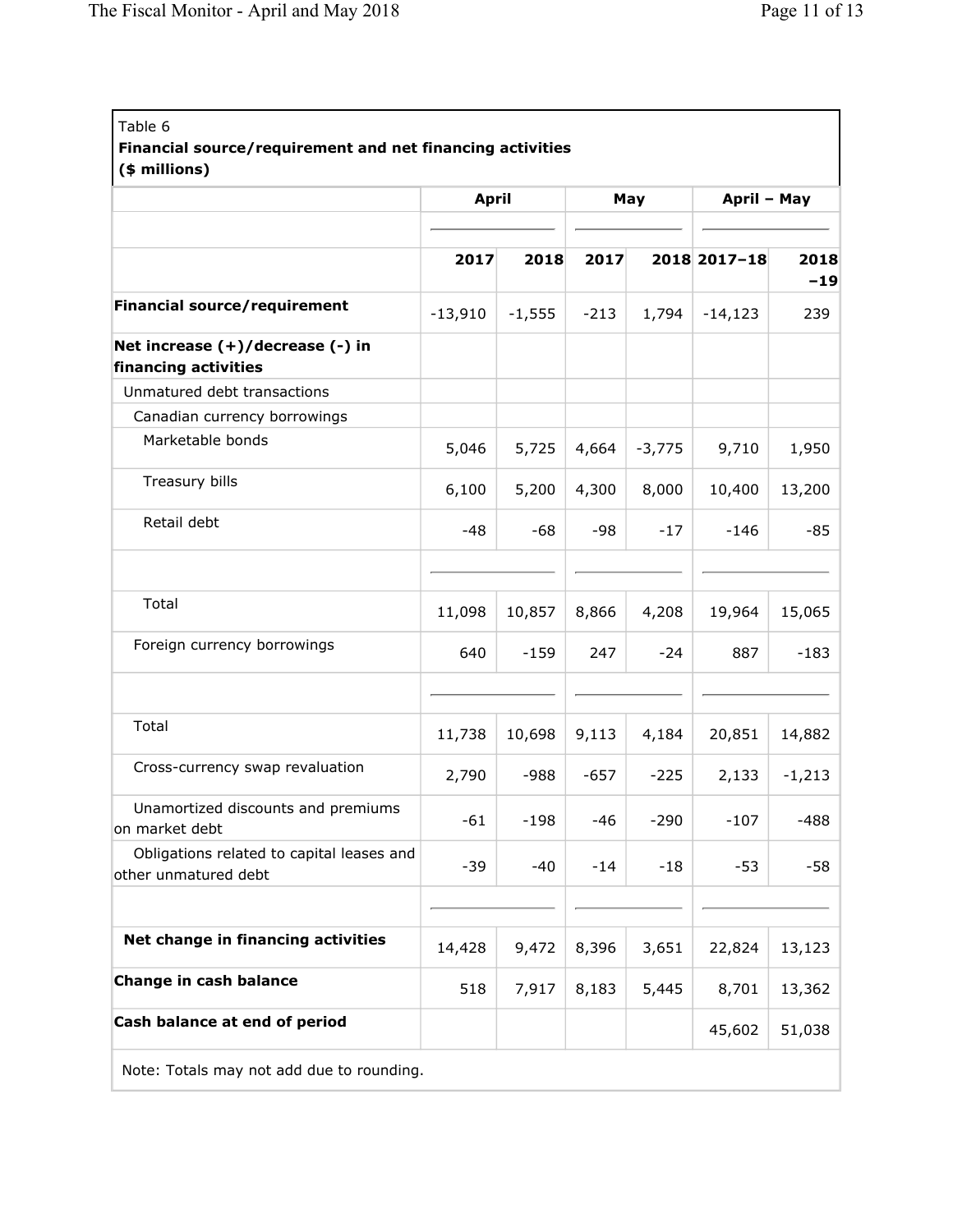#### Notes

- 1. The Fiscal Monitor is a report on the consolidated financial results of the Government of Canada, prepared monthly by the Department of Finance. The Government is committed to releasing the Fiscal Monitor on a timely basis in accordance with the International Monetary Fund's Special Data Dissemination Standards Plus, which are designed to promote member countries' data transparency and promote the development of sound statistical systems.
- 2. The financial results reported in the Fiscal Monitor are drawn from the accounts of Canada, which are maintained by the Receiver General and used to prepare the annual Public Accounts of Canada.
- 3. The Fiscal Monitor is generally prepared in accordance with the same accounting policies as used to prepare the Government's annual consolidated financial statements, which are summarized in Section 2 of Volume I of the Public Accounts of Canada, available through the Public Services and Procurement Canada website.
- 4. The financial results presented in the Fiscal Monitor have not been audited or reviewed by an external auditor.
- 5. There can be substantial volatility in monthly results due to the timing of revenue receipts and expense recognition. For instance, a large share of government spending is typically reported in the March Fiscal Monitor.
- 6. The April to March results reported in the Fiscal Monitor are not the final results for the fiscal year as a whole. The final results are published in the annual Public Accounts of Canada and incorporate post-March end-of-year adjustments made once further information becomes available, including the accrual of tax revenues reflecting assessments of tax returns and valuation adjustments for assets and liabilities. Post-March adjustments may also include the accrual of measures announced in the Budget that are recorded upon receipt of Royal Assent of enabling legislation.
- 7. Table 7, Condensed Statement of Assets and Liabilities, is included in the monthly Fiscal Monitor following the finalization and publication of the Government's financial results for the preceding fiscal year, typically in the fall.

Note: Unless otherwise noted, changes in financial results are presented on a year-over-year basis.

For inquiries about this publication, contact Bradley Recker at 613-369-5667.

July 2018